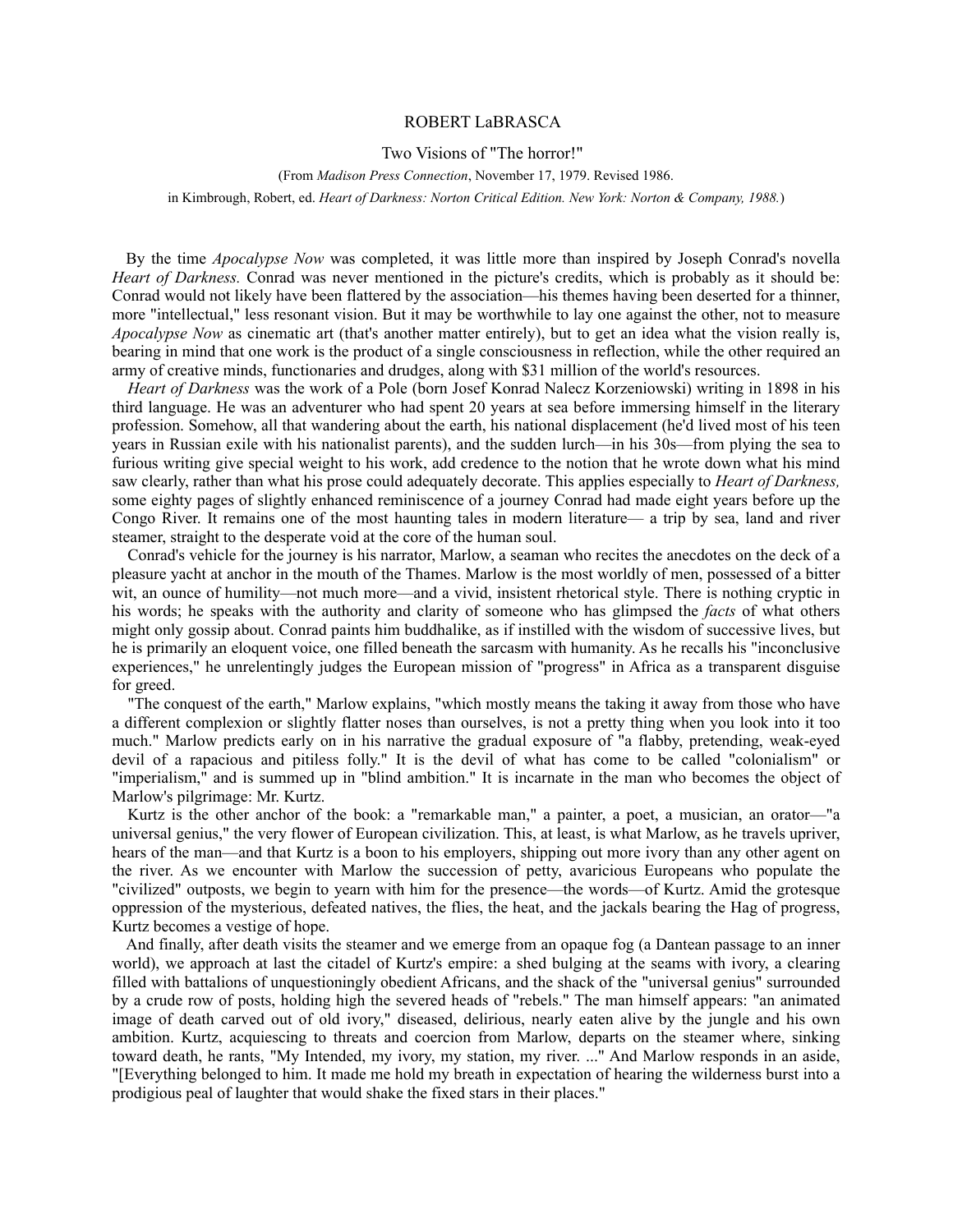Kurtz issues the feeble cry, "The horror! The horror!" and the man of vision, of poetry, the "emissary of pity, and science, and progress" is gone. The jungle closes 'round.

There's more, but that's the guts of it: a tale whose darkness perpetually illuminates the grim emptiness at the limit of personal and national ambition, the vanity of power's claim to civilization, and the frail evil that lurks in even the *best* of its emissaries. *Heart of Darkness* virtually predicts Vietnam.

*Now* Coppola has brought us *Apocalypse Now*, the end product of five years of his life—a powerful movie, a technical triumph, a tour de force of style, and so much less than the little book that gave it the spark of birth. Coppola removed Marlow, the lens through which every dimension of Conrad's darkness was made vivid, and gave us Willard, an inarticulate assassin lacking the empathetic quality that might have made him engaging and the irony that would have made the distance comfortable. He replaced "Kurtz's last disciple," Conrad's foolish but still credible innocent, with Dennis Hopper as a burned-out photographer who seems a virtual refugee from the Manson family—thus eliminating the last character witness and leaving poor Kurtz (Marion Brando) to speak for himself. Coppola diminished the spell of the jungle—the surrounding, encroaching darkness—and gave us instead a claustrophobic sense of the river, interrupted frequently by an almost carnival atmosphere.

All of this might be forgivable, even praiseworthy, if in the end the film had its own center from which these new elements radiated, or toward which they converged. But it doesn't—or its gravity isn't strong enough to hold them all.

Somewhere in the colossal process of this project, Coppola lost the unity; he found himself making two pictures instead of one. Most of the episodic journey upriver in Vietnam is straightforward action footage,

but its content is bizarre: consumer America dropped like phosphorous bombs into simple agrarian villages and wild forests—Jirni Hendrix in the trenches, water skiing on the Mekong, Playboy bunnies lowered from helicopters under sideshow lights. It's a brilliant updating and figurative translation of Conrad's vision to Vietnam, and it works.

But then . . .

As we approach Kurtz, things begin to go awry, because Coppola was apparently never able to decide who Kurtz was—victim, hero or madman—or what to do with him. It's almost as if Conrad's "universal genius"/"hollow sham" had come back to haunt the production— demanding a larger role, exerting his unyielding will, without knowing precisely his own intention. And the director, it seems, tried to cover for the confusion with a flourish of style: grotesque, deathly tableaus; shadowy figures; everywhere drifting smoke and dramatic, stagey lighting. The final segment, culminating in the ritual killing of Kurtz intercut with the bloody ceremonial sacrifice of a bull, is masterfully done, but it's also puffed up. We get Brando reading from T. S. Eliot's "The Hollow Men" with Jessie Weston's *From Ritual to Romance* and James Frazer's *The Golden Bough* on the coffee table, so to speak—hints of deep stuff, credentials for admission to the Academy.

Is there any more to it than that?

Ancient, archetypal regicide is the obvious notion (hence, Weston and Frazer), implying the succession of Willard to the throne (a suggestion that Coppola's ultimate ending seems to want to retract). The king is dead; long live the king! But of what? Of all this carnage to no purpose?

In Conrad, Kurtz was at least driven by greed for ivory and the ambition "to have kings meet him at railway stations," but Coppola offers us only some vague issue of human will, of absolutely raw power—an ideology of terrorism plain and simple. Coppola's Kurtz (or is this the Kurtz of John Milius, the original screenwriter, whose later credits include *Conan the Barbarian* and *Red Dawn?)* has come to the crystalline revelation that there is some ultimate truth in the willingness to employ absolutely ruthless means in the accomplishment off one's will. It is a sociopathic insight and, unfortunately, the strongest viewpoint articulated in the film.

I've heard it argued that this is brilliant fascist art, woven closely around themes that can also be found in Nazi mysticism. The argument goes something like this: the unity of *Apocalypse Now* centers around that abstract question of Will, intertwined with the Grail legend. Symbols are scattered throughout to tip us off that the Will is an abstract, something out there, beyond history, beyond ethics, virtually beyond human context. But you could also map it as a liberal anti-war picture—with its sympathetic images of Vietnamese villagers and ruthless portrayal of the military, the obvious madness of Kurtz, and Willard's apparent choice to return to his own world after slaying the tyrant. It's probably neither and tries to be apolitical, though the political and moral questions linger like the bodies hanging from the trees around Kurtz's compound. Coppola seems to poke at them now and then as the picture approaches its end, unsure whether he should bury them or leave them to rot where they hang.

In light of what Coppola told *Rolling Stone* interviewer Greil Marcus, if he'd had his way, this might have